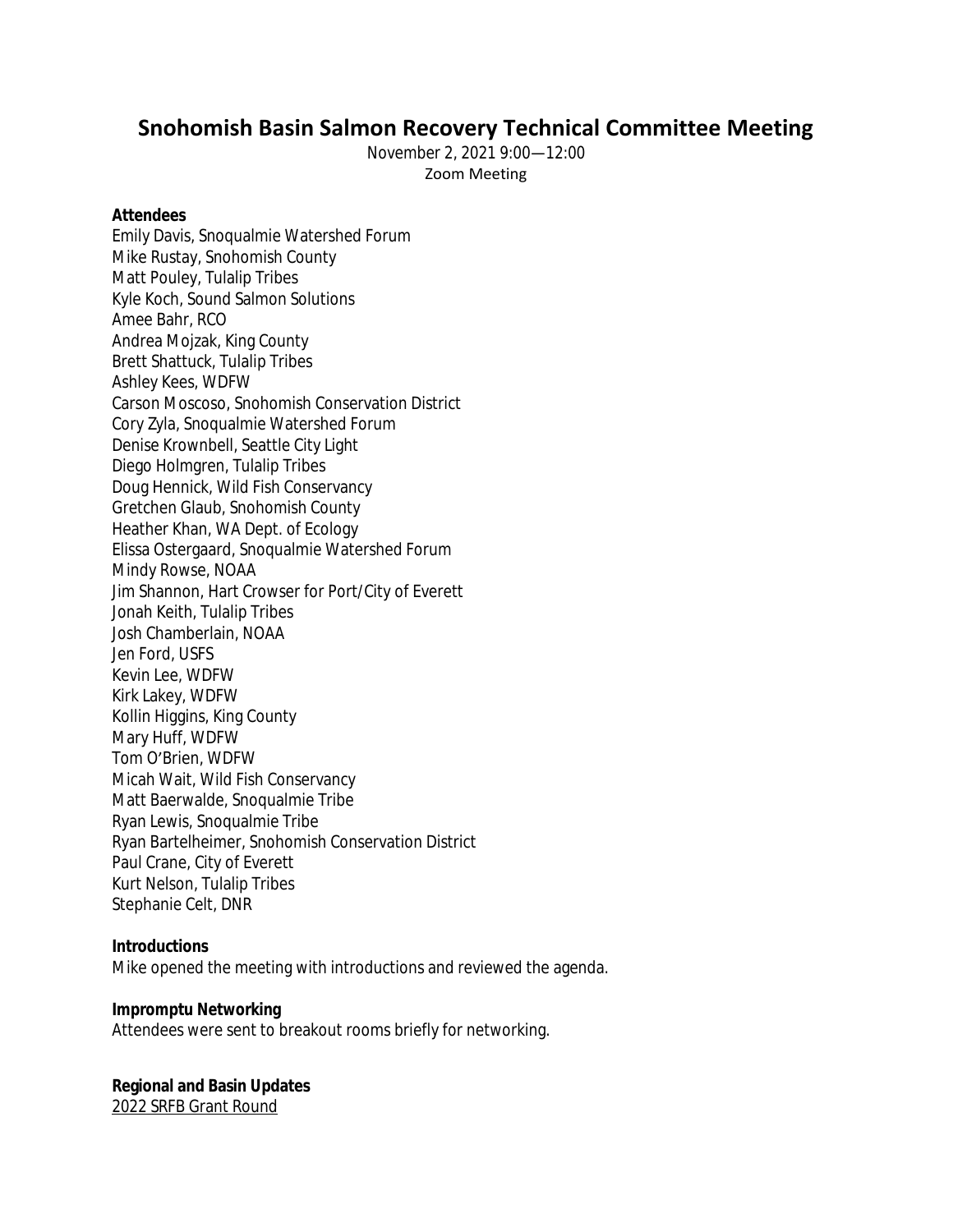Gretchen shared updates on the 2022 SRFB Grant Round. It is a big grant year so the basin will have around \$2.6M to allocate. See below for details. It is also a Puget Sound Acquisition and Restoration (PSAR) large capital project ("large cap") year, but we haven't heard of any large capital projects coming forward yet.

Gretchen reminded folks that we have a project review subcommittee of the Tech Comm that reviews and scores the grant round project proposals. They then present their rankings to the Tech Comm for approval and recommendation to bring to the Forum. Also, with all the return funds to reallocate Gretchen will be coming back to the committee for review and approval of those decisions as well.

The request for proposals will be released shortly. There will again be a Notice of Intent requirement. This helps basin staff understand what projects will be coming forward and assist sponsors in ensuring the best alignment for the funding source. Application deadlines are not finalized yet because Gretchen is still waiting to hear when our site visits will be. She shared the Anticipated Timeline with the group.



# Other Funding News

There has been a request from the region for compiling a "Legacy/Mega Project List" for the basin consisting of projects estimated at \$10M or greater. Basin staff aren't sure where this is going yet but are doing their best to create a robust list that demonstrates our priorities. Gretchen can share the list with anyone interested in learning more. So far it includes reach-scale work like: Drainage District 6 and Spencer Island in the estuary, floodplain reconnection in the Lower Sky and Tualco Valley ag drainage improvements in the Skykomish, Lower Tolt floodplain reconnection, Upper and Lower Frew levee setback to the Lower Raging (footbridge, Camp Gilead, golf course acquisitions, etc) in the Snoqualmie.

The Salmon Recovery Council is discussing new criteria for the PSAR large cap program to create a 10 year strategic plan. There are some concerns around how this could affect our watershed in the future accessing this important fund source. Gretchen and Morgan have been trying to stay engaged with discussions and will keep the basin informed as they learn more.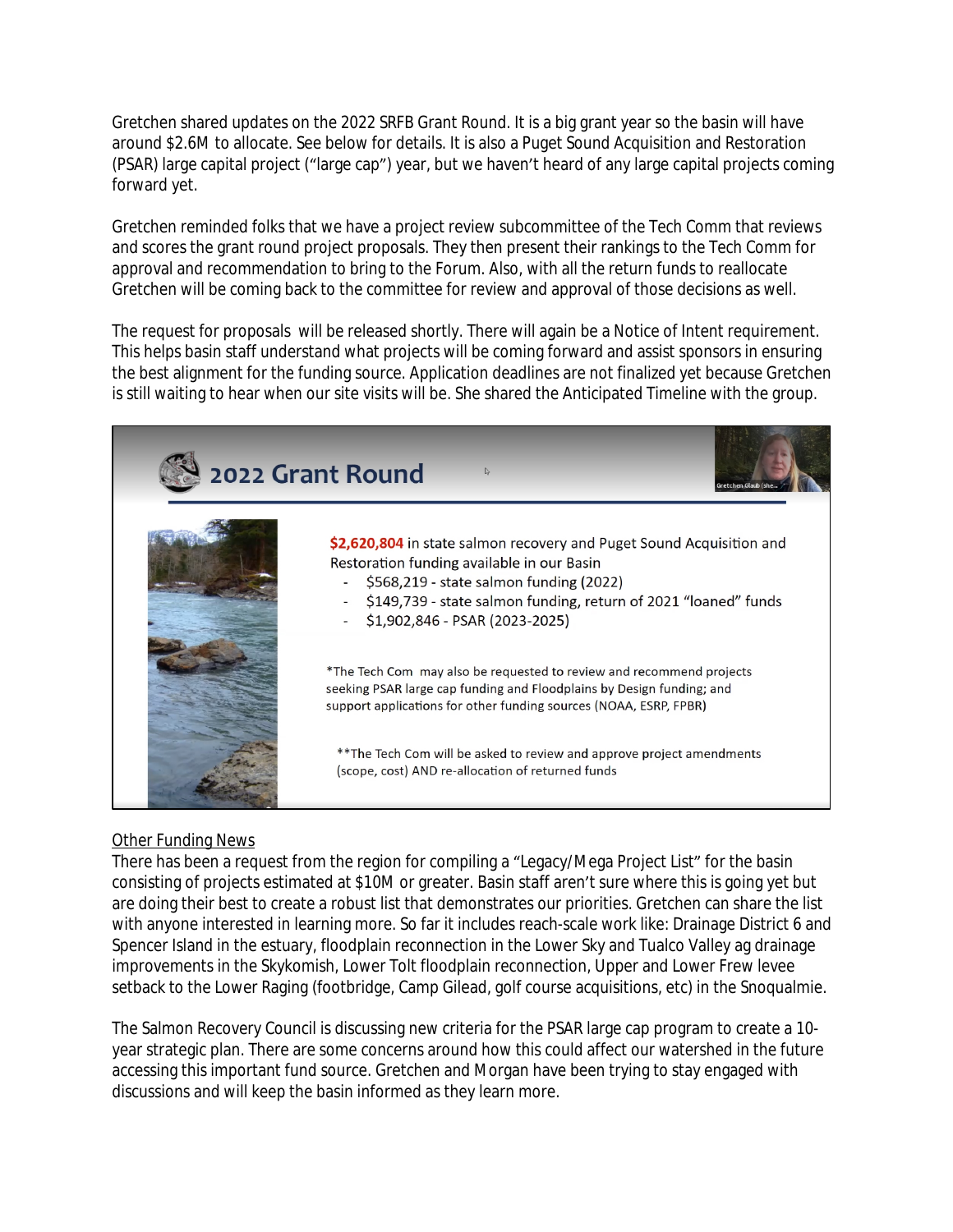Fish Passage Barrier Removal Board (FPBRB) grant round is open. One pathway to funds is the priority watershed way. We are a priority watershed for the Board and the Pilchuck seems like it could be a good area of focus. There may be new criteria for alignment with Lead Entities to give sponsors more points on their applications so be in touch with Basin staff if you're planning to apply. Morgan is pulling together a workgroup meeting. Reach out if interested in participating.

Kurt commented on prioritizing the culverts in the Pilchuck and whether that aligns with our recovery plan. Gretchen replied that she isn't concerned that they aren't broadly in alignment. The detail to focus on is ensuring that any projects coming forward are on our 4-year work plan, Projected Project Forecast List (PPFL), and securing a letter of support from the Forum.

#### Action Agenda Update

The Partnership is updating the Action Agenda and hosting workshops for public input broken down by strategy topic. Gretchen shared the workshop list and noted that it would be good to have some partners from the basin participating in relevant workshops of interest (such as Marine Habitat, Freshwater Habitat, and Water Quality). Gretchen will be trying to attend a few. Our feedback is important because this will impact where National Estuary Partnership funding is distributed over the next 5 years.

# Salmon Safe Pledge

Gretchen shared that the Snohomish County Exec. released a [press release](https://snohomishcountywa.gov/DocumentCenter/View/85662/Snohomish-County-Pledges-to-Keep-Puget-Sound-and-Salmon-Safe) committing \$2 million to advancing the DD6 project as part of the Salmon Safe Certification. So more to come.

# Project Working Group

Cory and Morgan shared they're convening a work group at the end of November to discuss upcoming grant opportunities and the basin's project pipeline. Stay tuned for information and materials.

# 2022 CWM Grant Round

The grant round this year opens Nov 15. The four categories will be monitoring and assessment, restoration and protection, education and outreach, and riparian projects. There will be new criteria. Contact Cory if planning to apply.

#### Plan Update

The team has taken a hiatus due to capacity constraints. Gretchen will keep the group updated.

#### Public Comment Open: Puget Sound Chinook Salmon Document

Matt shared that WDFW released this guiding document which describes the state's current programs and approaches to Chinook management and recovery. They are accepting comments through Nov 5. Tulalip Tribes are currently drafting comments to submit. He noted that there is a section referring to the NOAA and NMFS PRA (population recovery approach). In 2011, the Tech Comm submitted a comment letter detailing some issues on the science that was used in developing the PRA so from a technical standpoint that is relevant to this group.

# **WDFW Priority Habitats and Species Riparian Ecosystems**

Mary Huff, Tom O'Brien, George Wilhere, & Tim Quinn presented on WDFW's Vol 2 Priority Habitat & Species (PHS) riparian ecosystems management recommendations. Mary explained that Vol 1 was a science synthesis whereas Vol 2 provides policy-based recommendations for how to apply the science in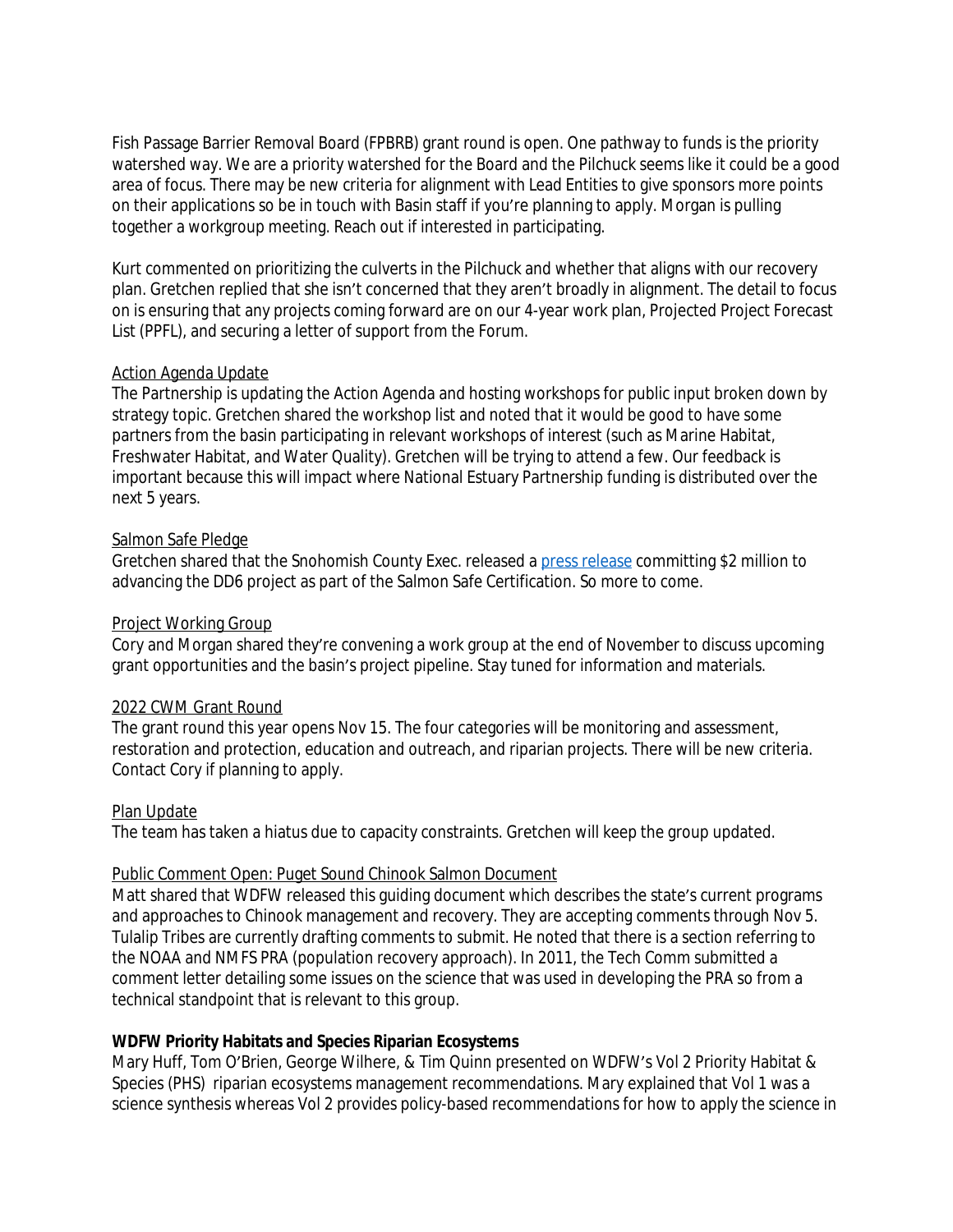Vol 1. Vol 1 looked at the five key riparian functions and included a review of watershed-scale processes. She gave a brief overview of the key scientific findings in Vol 1 related to riparian ecosystems.

WDFW's policy is that they want full riparian function to meet the needs of fish and wildlife. Ultimately, their recommendation is: "within the context of wise watershed management, preserve, protect and – where possible- restore the full extent of the riparian ecosystem".

Management Recommendations:

- Where trees are the native riparian vegetation, we recommend the width of the Riparian Management Zone (RMZ) be at least one site potential tree height (SPTH<sub>200</sub>)
- Delineate RMZ by identifying the RMZ inner edge, determine RMZ width, then set the RMZ outer edge using the wider of A or B

WDFW also created an online mapping tool to help figure out SPTH for your local area based on soils data, in response to feedback received from Vol 1. Next steps include: developing a Q&A document and meeting with other state agencies to promote the document and learn about their uses for it.

Kurt Nelson asked: how is stream size considered? Mary responded that, historically, our state has treated fish bearing and nonbearing streams differently when it comes to buffer recommendations. But the science doesn't support treating them differently when it comes the benefits buffers provide in and of themselves to support the needs of fish and aquatic wildlife.

Denise Krownbell asked: the examples shown in the online mapping tool recommended different buffer sizes so which one would a project manager follow? Mary said that the forest productivity data in the buffer tool sometimes includes multiple species which impacts the output. And sometimes the data isn't up to date. It's intended to be a guide and isn't the best on a parcel scale. So, if the guidelines the buffer tool gives don't seem right for your site, you can go out on-site to see what the current species composition and use that to inform decisions.

Jen Ford asked: what about intermittent streams? George reiterated that the policymakers decided the goal was full ecological riparian function for all streams and they didn't make any distinctions between large, small, or intermittent streams.

Stephanie Celt asked: how do you see these recommendations intersecting with things like state lands and forest practices and other things set at the federal level? Are these conversations already happening with DNR? Tom said he doesn't think that these recommendations are going to undo those political or regulatory frameworks already in place. This document is only reflective of WDFW's mandate. But they are optimistic that it could influence the conversations at other organizations. Hopefully, as jurisdictions are updating their comprehensive plans, for example, they will think about incorporating these recommendations.

Kollin Higgins asked if they could speak about the all or nothing approach to buffers that Volume II seems to be promoting, and how that contrasts to the message of "something being better than nothing", which is the message of Volume I and has also been said by Tim Quinn in previous presentations. Tom responded that he hopes funders will look at these recommendations and the feedback from practitioners to see there is an opportunity to offer more flexibility. But with the large goals around salmon recovery and habitat outcomes these will be challenging, dynamic conversations to have.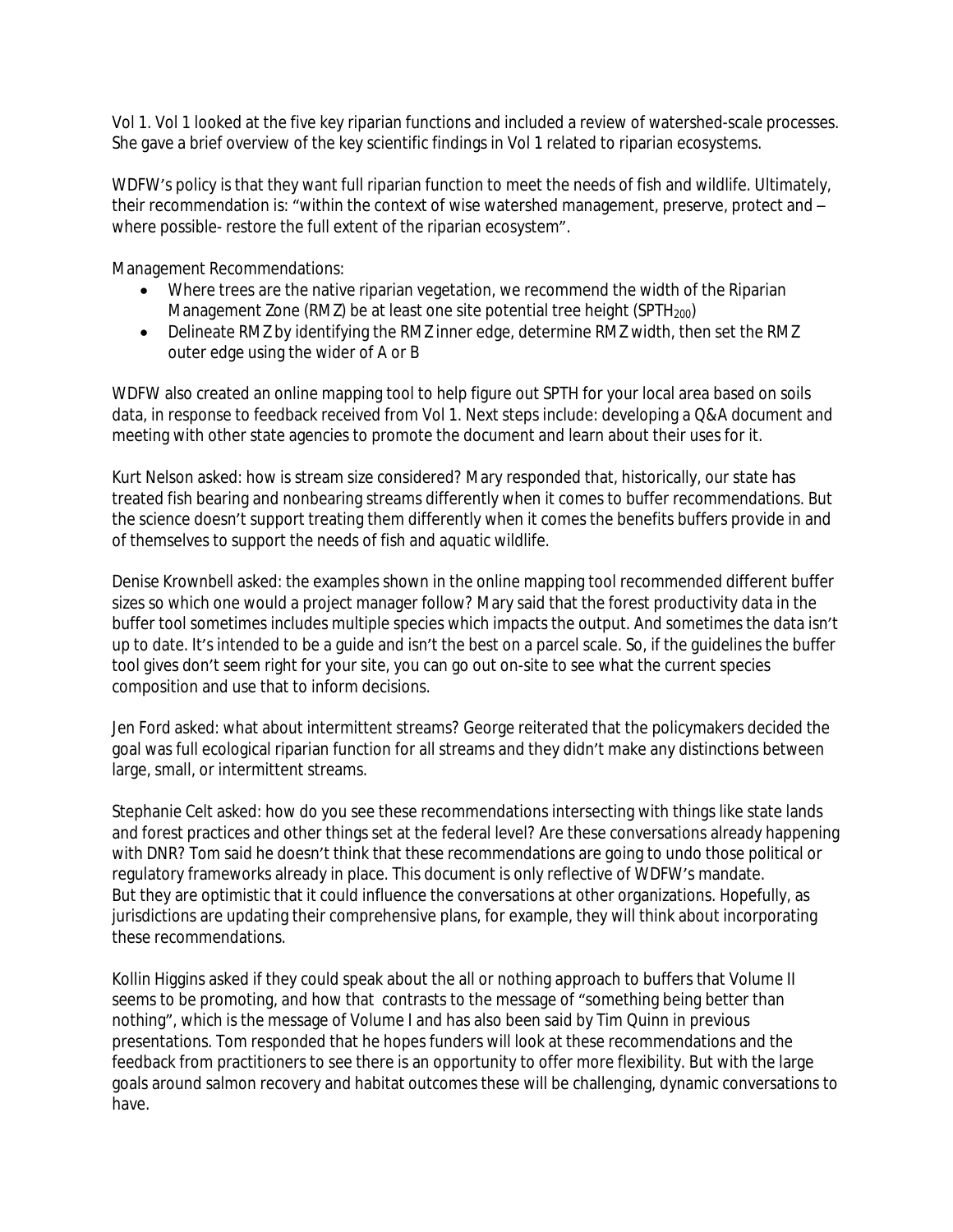# **Riparian Forest Health Strategy (AKA Knotweed Strategy)**

Susan and Gretchen gave an update on the project's progress. Gretchen shared a map of Shinglebolt Slough and reminded the group that Snohomish County has a current Floodplains by Design (FbD) grant that in part focuses on acquisition and design for a restoration project in this area. It also includes funding to do some knotweed control. We have previously taken a piecemeal approach to invasive species control, so we are leveraging the Fbd funding to develop a riparian forest health strategy or knotweed management strategy for the basin. There's a basin wide approach and a Lower Sky approach. We hired Susan and Spencer from ESA to help develop it along with our basin partners to inform those strategies.

Susan explained the purpose, deliverables, and status of the project. She requested 4-8 volunteers from the committee to review their basin-wide approach and offer feedback on the recommendations for knotweed projects to be considered for salmon funding. The project timeline is to reach completion in February. Stephanie volunteered and mentioned it would be good to have someone from DNR on the knotweed working group if there isn't already. For now, Stephanie volunteered along with Matt Baerwalde, Beth Liddell, and Gretchen.



# **Roundtable Updates**

- Mike mentioned the committee is updating the workplan for the coming year so please send ideas to the co-chairs.
- Kyle announced SSS is again in a leadership transition with Kathryn leaving her director role. More to come.
- Stephanie shared that DNR finished a \$300K landscape-scale grant application in partnership with Tulalip Tribes, Mountains to Sound, and Emerald Alliance that is focused on restoration and knotweed treatment in key areas of WRIA 7. Also, the salmon action planning effort, with a